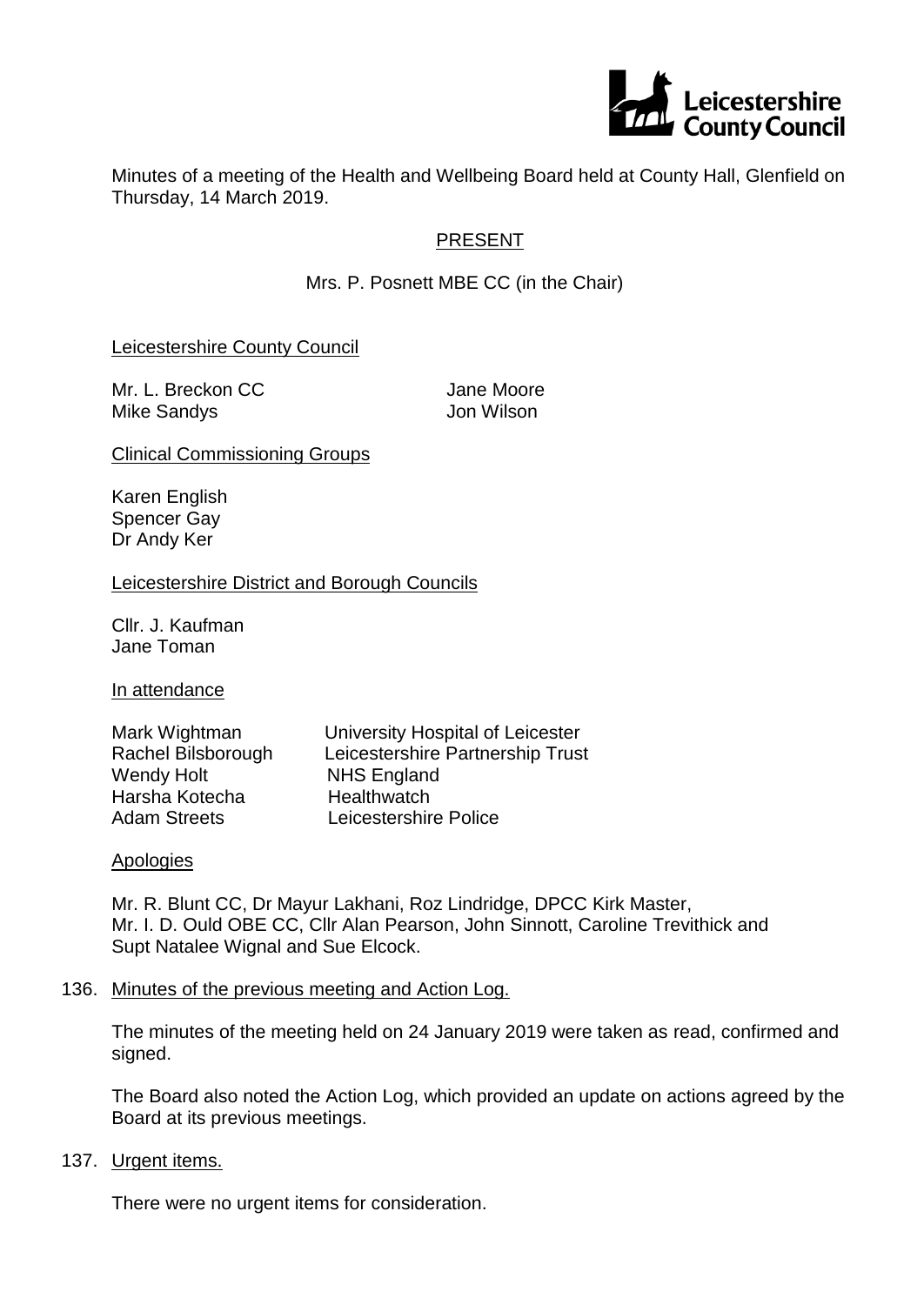#### 138. Declarations of interest.

The Chairman invited members who wished to do so to declare any interest in respect of items on the agenda for the meeting.

No declarations were made.

### 139. Position Statement by the Chairman.

The Chairman presented a position statement on the following matters:

- Drop in sessions to discuss NHS improvements plans;
- 'Within Your Gift to Give' social media campaign;
- The new Integrated Care (Reablement) Team;
- 'Start A Conversation' Suicide Prevention Campaign;
- Radiographers at Leicester's Hospitals national award;
- 'Cervical Screening Saves Lives' campaign.

A copy of the position statement is filed with these minutes.

### 140. Strategic Growth Plan.

The Board considered a presentation of the Chief Executive which provided an update on the delivery of the Leicester and Leicestershire Strategic Growth Plan (SGP) which had been jointly prepared and subsequently approved by the eight local planning authorities (the district councils), the County Council as the highway authority and Leicester City Council in late 2018. A copy of the presentation slides are filed with these minutes.

The Chief Executive reported that the SGP set out a strategy for the growth and development of Leicester and Leicestershire in the period to 2050, enabling partners to consider the longer term needs of the area and opportunities which extend beyond the conventional timeframe of a Local Plan.

Arising from discussion the following points were noted;

- The growth and development of the County would have considerable impact on Health and Care partners and it was therefore important for them to be able to have an input into the development process. It had been acknowledged that there was a need for greater engagement at a strategic level with such partners: it was expected that this would be improved in time for the next revisions to district-level Local Plans, which should reflect the strategic direction of the SGP;
- As well as ensuring new developments had the appropriate health infrastructure in place, it was important that planners considered the wider determinants of health as a fundamental part of the process, rather than a re-active afterthought. The recent development of New Lubbesthorpe, for which Blaby District Council had won a Local Government Chronical Award, was a good example of where this approach had been taken;
- The recently published Chief Medical Officer's report promoted putting health and wellbeing at the forefront of policy making and prioritising investment to create active environments which enhanced health and helped prevent disease;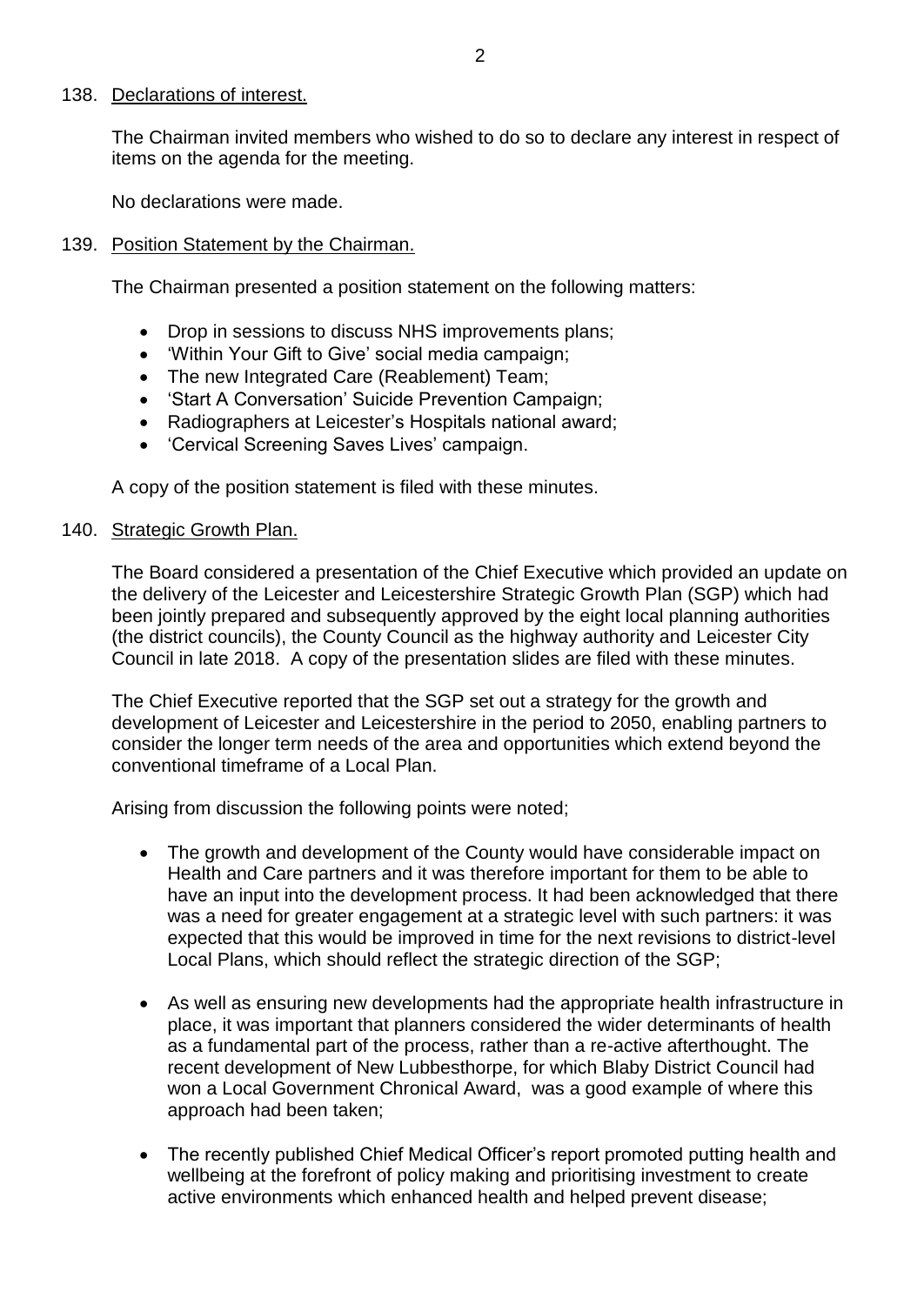- Strategic Planning Groups were an ideal forum in which to discuss the importance of health considerations and ensure planning authorities and developers understood the benefits of active design;
- The Health and Wellbeing Board could play a significant role in the promotion of active design principles within new developments and it would consider at a future meeting the types of health considerations it wished for development plans to have regard for.

### RESOLVED:

That a report concerning the promotion of active design within new county housing developments be considered at a future meeting of the Health and Wellbeing Board.

#### 141. Delivering the Armed Forces Covenant in Leicestershire.

The Board considered a joint report of the Chief Executive and Director of Public Health which detailed the work of the Leicester, Leicestershire and Rutland Civil and Military Partnership Board (LLRCMPB) and the delivery of the Armed Forces Covenant (AFC) in Leicestershire. A copy of the report and accompanying presentation is filed with these minutes marked 'Agenda item 6'.

Following a commitment to support those who serve or had served in the armed forces and their families better, the LLRCMPB was formed in 2017 to help deliver the initiative locally. In addition, some local organisations had signed covenants which set out their commitment to support the Armed Forces community.

There was a lack of data nationally as to the numbers of veterans in the community which it was hoped would be partially addressed by the introduction of a new veterans category in the census from 2021. In the meantime there was an opportunity locally to support and encourage veterans to make their status known when accessing services, particularly in health settings such as GP surgeries. It was noted that Leicestershire Partnership Trust had amended its patient template to include a military field.

GP surgeries were encouraged to register for the Armed Forces Veteran Friendly Accreditation which promoted improved medical care and treatment for former members of the armed services. Practices could qualify for veteran friendly status by offering extra support for ex-military personnel who might face additional challenges when they return to civilian life. It was noted that practice staff could benefit from additional veteran specific educational training, similar to that offered by some CCGs in other areas.

It was noted that a number of local organisations had been recognised as part of the Ministry of Defence's employer recognition scheme for actively supporting their employees who were members of the armed forces family. Leicestershire County Council had attained the silver award and had expressed an interest in achieving the gold standard.

# RESOLVED:

a) That the Health and Wellbeing Board seek to establish and maintain a link with the work of the Civil and Military Partnership Board through the Director of Public Health, to be aware of it and the purpose it has and seek its involvement in relevant areas of work;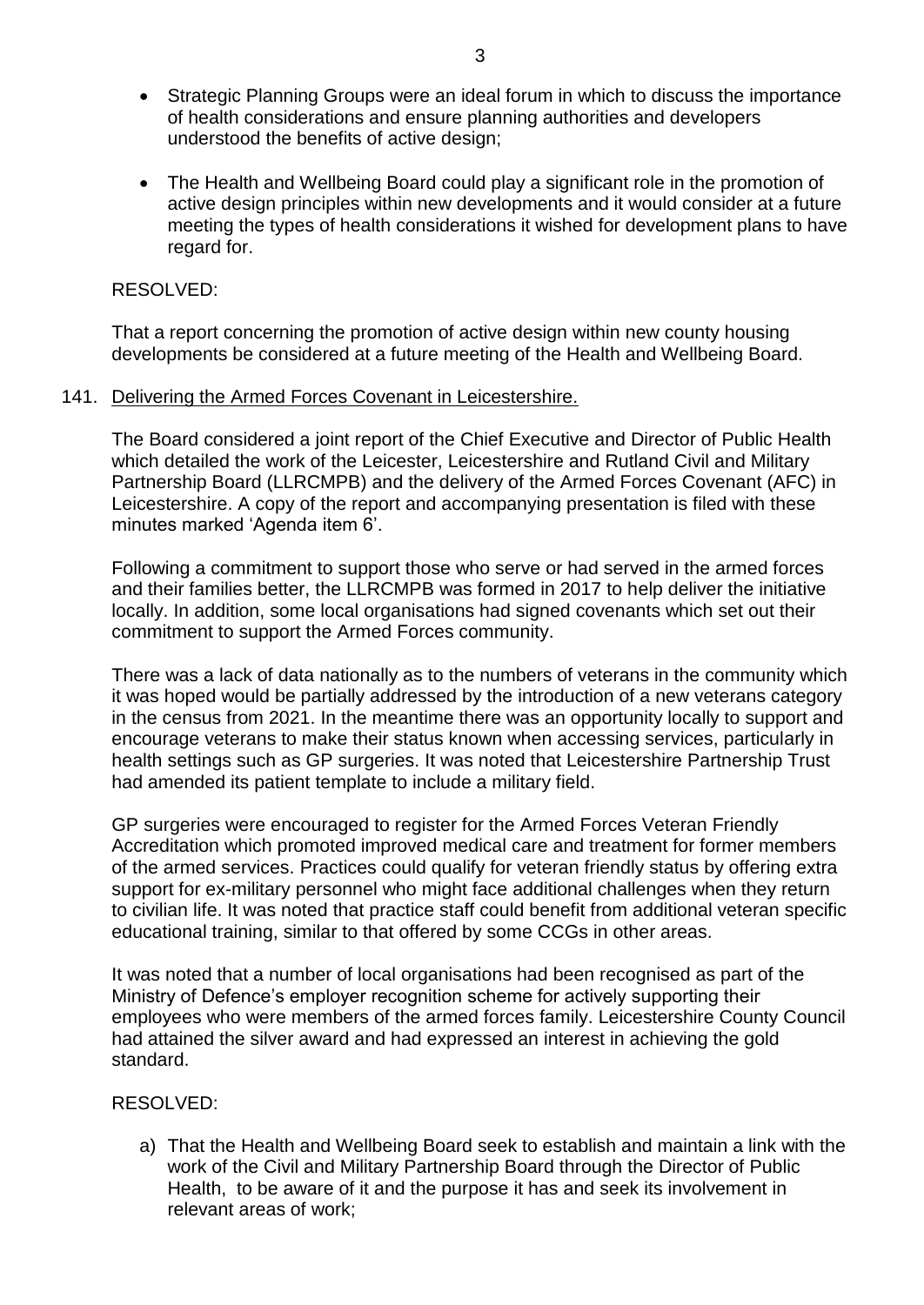- b) That the Health and Wellbeing Board endorse and support the Armed Forces Covenant in relation to primary care particularly the promotion of the veteran friendly GP accreditation scheme;
- c) That partners be encouraged to collectively continue to work on addressing the gaps in knowledge and data and encourage Armed Forces personnel, particularly veterans to identify themselves.

### 142. Strengthening Links Between the Health and Wellbeing Board and the Leicestershire Safer Communities Strategy Board.

The Board considered a report of the Director of Public Health which detailed progress made to strengthen links between community safety and health and wellbeing. A copy of the report marked 'Agenda item 7' is filed with these minutes.

The Director reported that work led by the Office of the Police and Crime Commissioner was ongoing to develop and implement 'People Zones' (geographically defined areas wherein public services work collaboratively to address the key social problems across the county) across the County. The outcomes of this project would help steer the work of partnership bodies such as the Unified Prevention Board and the Strategic Partnership Board.

# RESOLVED:

- a) That the progress made to date in strengthening links between community safety and health and wellbeing be noted;
- b) That a report detailing the work of the Strategic Partnership Board and the People Zones Project be considered at a future meeting of the Health and wellbeing Board.

#### 143. Mental Health Transformation Programme.

The Board received a presentation from Leicestershire Partnership NHS Trust (LPT) which provided information on the five year transformation programme to re-design its mental health services. A copy of the presentation is filed with these minutes.

It was noted that the transformation exercise which was still at a development stage would address the increasing demand and capacity issues currently experienced by the service to improve the quality, efficiency and overall experience of mental health services.

Arising from discussion the following points were raised:-

- Direct patient access to services would form an important part of the transformation project, including the development of a single point of access for mental health services and improvements to the way in which previously discharged patients could re-access support;
- GPs welcomed the ability to refer patients to urgent mental health care through the crisis team. However, there were limited options for patients who were assessed as not requiring urgent care, but requiring support within a fairly short timeframe;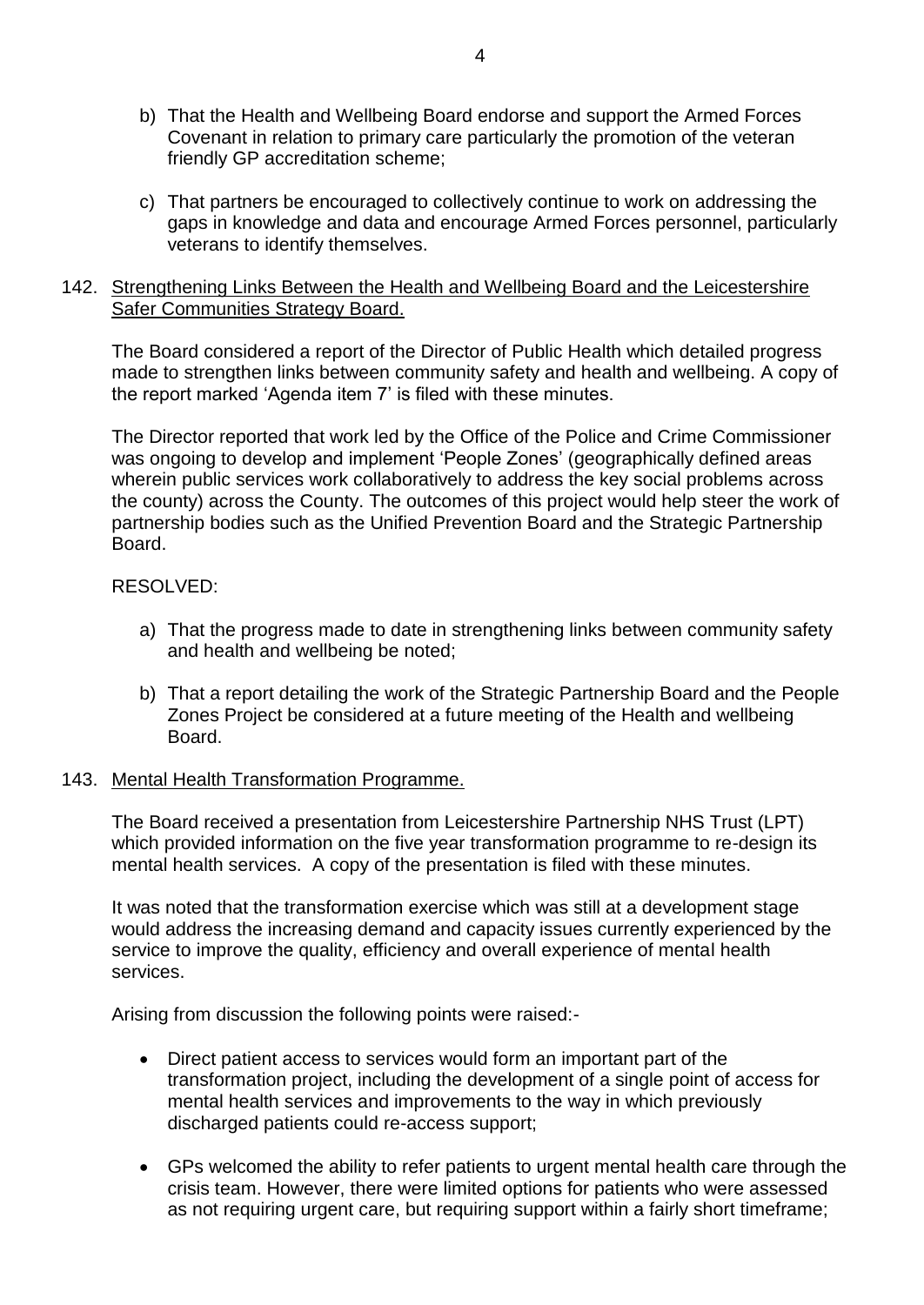- Patient engagement throughout the transformation exercise was essential. The consultation stage would include further co-design workshops and the opportunity for a draft model to be tested ahead of final implementation;
- With regard to social prescribing, it was confirmed that LPT had made links with the existing Leicestershire offer developed by the Unified Prevention Board and in particular the First Contact Plus provision. There was however an opportunity to improve the system further; for example an LLR-wide offer had not yet been developed;
- It was noted that the recent CQC inspection of LPT had identified concerns in a number of areas, including the Bradgate Unit. The Board was assured that this topic would be addressed through the Joint Health Overview and Scrutiny Committee.

# RESOLVED:

That the presentation be noted.

144. Actions arising from the agreed outcomes of the Health and Wellbeing Board development session held on 30 November 2018.

The Board considered a report of the Director of Care and Integration which provided an update on the delivery of the actions agreed following the Health and Wellbeing Board Development session held in November 2018. A copy of the report marked 'Agenda item 9' is filed with these minutes.

The Director reported that the action plan would be revised in order to take into account the recent changes to the governance arrangements of mental health services across Leicester, Leicestershire and Rutland.

RESOLVED:

That the action log and the initial progress made be noted.

#### 145. Better Care Fund Plan 2019/20.

The Board considered a report of the Director of Health and Care Integration which provided an overview of the progress to refresh and submit the Leicestershire Better Care Fund (BCF) Plan, including an update on the refreshed spending plan and outcome metrics for 2019/20 as at 1 March 2019. A copy of the report marked 'Agenda Item 10' is filed with these minutes.

In response to questions concerning the proportion of the proposed BCF spend on acute services, and seeking confirmation optimum use was being achieved from the BCF, the Director confirmed the refreshed plan commissioning intentions and expenditure plan for 2019/20 had been consulted upon through multi agency workshops and individual partner governance structures, which included University Hospitals of Leicester (UHL) representation. Whilst the BCF spend totalled just short of £60m, BCF national policy requirements and conditions on expenditure types/amounts were fairly prescriptive giving limited scope for flexible spending within the Plan. It was noted that the total was considerably less than that spent overall on health across the County.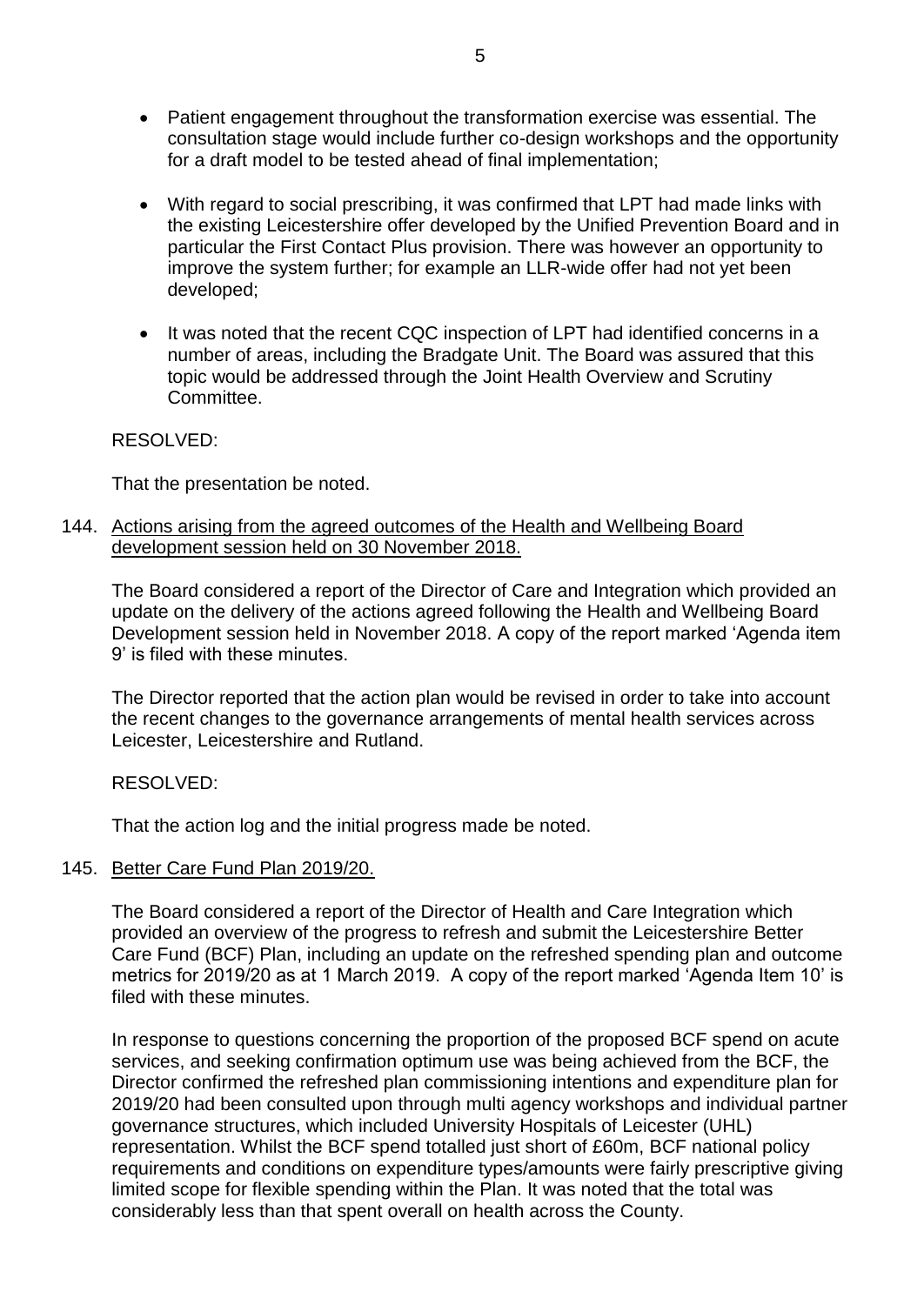It was noted that whilst the proposals for 2019/20 were not fundamentally different from the 2018/19 Plan (as 2019/20 was seen as a continuation, with the BCF policy framework expected to operate in a similar basis as 2018/19), it was possible that future national guidance could lead to considerably different BCF policy framework affecting local plans from 2020 onwards. This was anticipated to respond to the new integrated care system requirements per the NHS Plan, driven both locally and through the Better Care Together (LLR) programme Plans. The revisions would lead to wider discussions amongst partner agencies as to the future approach to overall spend on Health and Social Care.

# RESOLVED:

- a) That the draft BCF Plan for 2019/20, as summarised in Appendix A and B, be approved for submission to BCF National Team in line with the national timetable, subject to the publication of the national BCF guidance and any further amendments required;
- b) That the Chief Executive of Leicestershire County Council, following consultation with the Chairman of the Health and Wellbeing Board, be authorised to make any amendments to the BCF plan 2019/20 in light of the national guidance, prior to its submission to NHS England;
- c) That the final submitted version BCF plan for 2019/20 be submitted to the next possible meeting of the Health and Wellbeing Board for assurance, along with a progress update on the process and timescales for national assurance via the BCF National Team;
- d) That the Board notes that the members of the Integration Executive (a subgroup of the Health and Wellbeing Board responsible for the day to day delivery of the BCF Plan), will be asked to confirm their agreement to the final version of the plan to be submitted to NHS England.

# 146. Health and Wellbeing Board Annual Report 2018.

The Board considered a report of the Director of Public Health which provided an overview of the achievements and outcomes that had been delivered by the Health and Wellbeing Board during 2018 and an update on the progress that had been made to meet the needs of the people of Leicestershire. The report also contained a look ahead to 2019. A copy of the report, marked 'Agenda Item 11', is filed with these minutes.

The Director encouraged partner representatives of the Board to share the Annual Report with their own management teams and consider the content when producing their own annual summaries.

# RESOLVED:

- a) That the Health and Wellbeing Board Annual Report be approved for publication;
- b) That partners be encouraged to share the report with their own management teams;